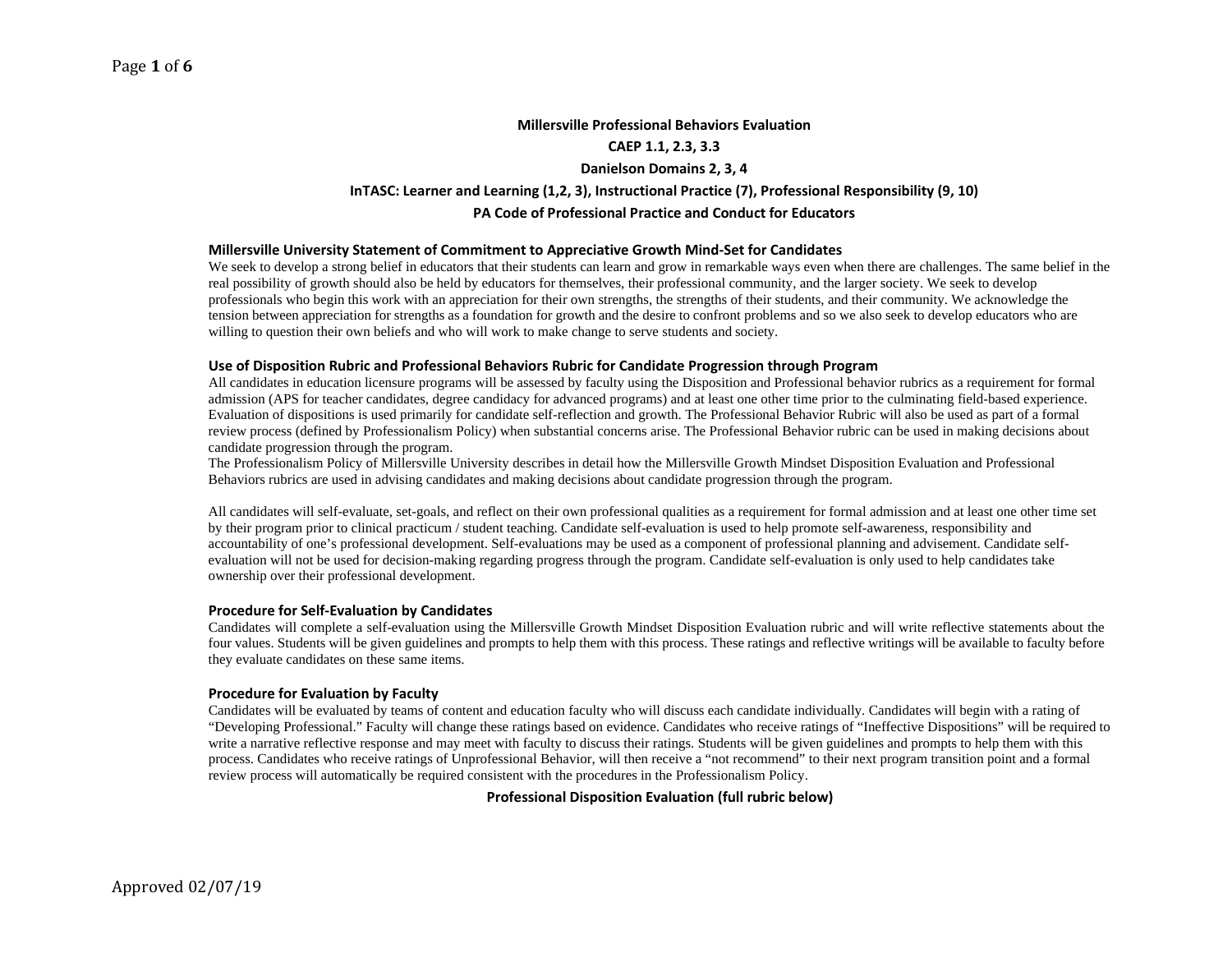## **The candidate appreciates personal strengths and seeks professional improvement.**

- 1. Reflects on positive qualities that they see in themself
- 2. Questions and critically evaluates their own beliefs and practices
- 3. Sets goals and persists in improving as an educator

## **The candidate appreciates students' positive qualities and their ability to grow.**

- 1. Reflects on students' strengths and personal qualities as the basis for learning and growth
- 2. Reflects on students' family and community environment strengths as a basis for learning and growth
- 3. Believes that all students are able to demonstrate substantial learning

## **The candidate appreciates collaboration with colleagues**

- 1. Believes that their colleagues are well meaning and have valuable experience
- 2. Provides feedback to and accepts feedback from colleagues
- 3. Recognizes systemic problems and works with others to make positive change

## **The candidate believes in the importance of ideas and learning**

- 1. Engenders passion in students for learning and ideas being taught
- 2. Challenges students to persevere, pressing for rigorous thinking and quality work
- 3. Engages in and encourages questioning of ideas

## **Millersville Candidate Professional Behaviors Items (full rubric below)**

- 1. Demonstrates Professional Communication
- 2. Demonstrates Honesty and Integrity
- 3. Demonstrates Respect for Diversity and Civil Rights of Others
- 4. Demonstrates Professional Relationships
- 5. Demonstrating Professionalism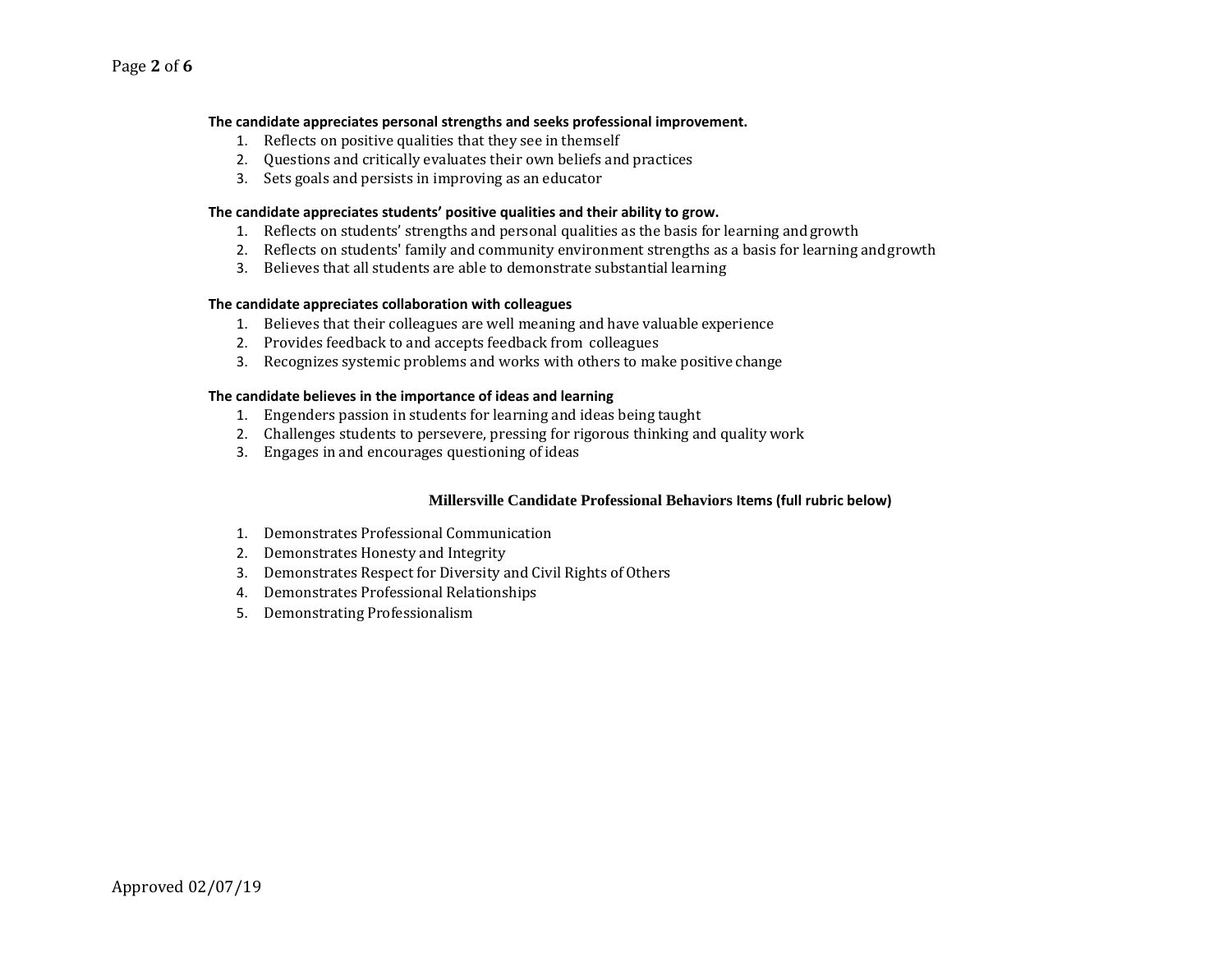# **Millersville Candidate Professional Behaviors Rubric**

Based on the Code of Professional Practice and Conduct for Educators (referred to here as the "code") and the Danielson Framework for Effective Teaching

| Component                                                                                                                                                                  | <b>Unprofessional Behavior</b><br>(unacceptable)                                                                                                                                                                                                                                        | <b>Developing Professional</b><br>(minimal acceptable)                                                                                                                                                                                                                                                                                                                                                         | <b>Professional Behavior</b>                                                                                                                                                                                                                                                                                       |
|----------------------------------------------------------------------------------------------------------------------------------------------------------------------------|-----------------------------------------------------------------------------------------------------------------------------------------------------------------------------------------------------------------------------------------------------------------------------------------|----------------------------------------------------------------------------------------------------------------------------------------------------------------------------------------------------------------------------------------------------------------------------------------------------------------------------------------------------------------------------------------------------------------|--------------------------------------------------------------------------------------------------------------------------------------------------------------------------------------------------------------------------------------------------------------------------------------------------------------------|
| <b>Demonstrates</b><br><b>Professional</b><br>Communication<br>Code of Professional<br>Practice 235.4. (7 &<br>Danielson 2a, 2b, 3a,<br>3b, 4c, 4d                         | • Communications with parents,<br>students, faculty and staff are<br>unacceptable<br>• Communications do not demonstrate<br>sound professional judgment and/or<br>upholding the fundamental human<br>rights of dignity, privacy and respect.<br>• Does not accept or act upon feedback. | • Communications with parents,<br>students, faculty and staff are<br>inconsistently acceptable and show<br>progress as a result of guidance and<br>feedback.<br>• Communications inconsistently<br>demonstrate sound professional<br>judgment and/or upholding the<br>fundamental human rights of dignity,<br>privacy and respect.<br>• Candidate is making progress in<br>accepting and acting upon feedback. | • Communications with parents,<br>students, faculty and staff are<br>consistently acceptable<br>• Communications consistently<br>demonstrate sound professional<br>judgment and/or upholding the<br>fundamental human rights of dignity,<br>privacy and respect.<br>• Candidate accepts and acts upon<br>feedback. |
| <b>Demonstrates</b><br><b>Honesty</b> and<br><b>Integrity</b><br>Code of Professional<br>Practice 235.3.<br>Purpose<br>& 235.5. Conduct<br>Danielson 2a, 2b, 4d,<br>4d, 4f | • Does not represent facts when dealing<br>with parents, students, faculty and<br>staff.<br>• Does not act for the good of the<br>school or university community in<br>challenging situations<br>• Does not accept or act upon feedback.                                                | • May inconsistently represent facts<br>when dealing with parents, students,<br>faculty and staff.<br>• Inconsistently acts for the good of the<br>school or university community in<br>challenging situations<br>• Candidate is making progress in<br>accepting and acting upon feedback.                                                                                                                     | • Is truthful and honest when dealing<br>with parents, students, faculty and<br>staff.<br>• Acts for the good of the school or<br>university community in challenging<br>situations<br>• Candidate accepts and acts upon<br>feedback.                                                                              |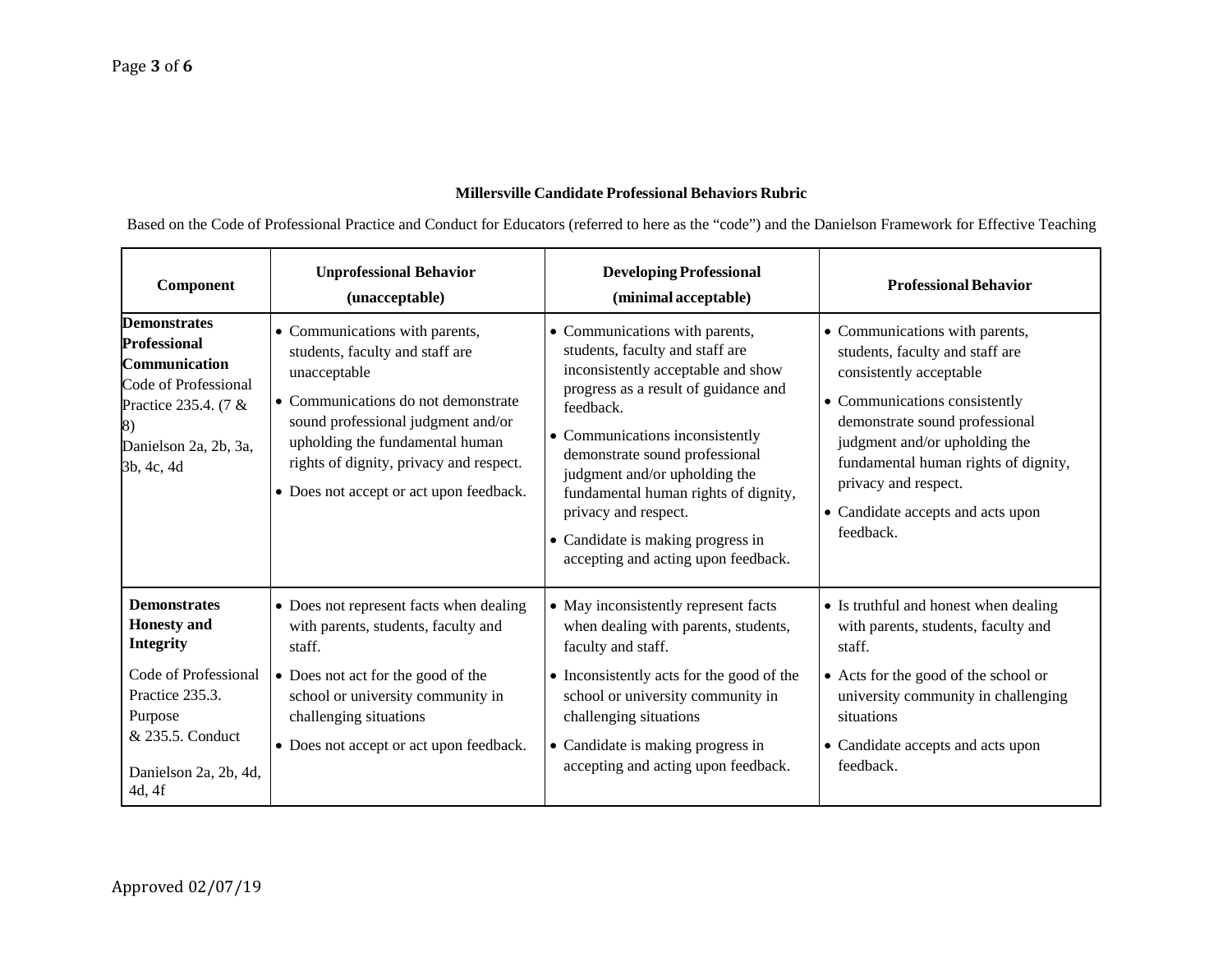| <b>Respects</b><br>Diversity and<br><b>Civil Rights of</b><br><b>Others</b><br>Code of Professional<br>Practice 235.4.4,<br>235.4.5, 235.8<br>Danielson 4f | • Discriminates on the basis of race,<br>national or ethnic origin, culture,<br>religion, sex or sexual orientation,<br>gender identity, marital status, age,<br>political beliefs, socioeconomic status,<br>disability, vocational interest or other<br>basis.<br>• Interferes with a student's or<br>colleague's exercise of political and<br>civil rights and responsibilities.<br>• Rejects the value of diversity in<br>practice or disregards the need for<br>consistency in treatment of parents,<br>students, faculty and staff | • Respects the civil rights of all and does<br>not discriminate on the basis of race,<br>national or ethnic origin, culture,<br>religion, sex or sexual orientation,<br>gender identity, marital status, age,<br>political beliefs, socioeconomic status,<br>disability, vocational interest or other<br>basis.<br>• Abridges a student's or colleague's<br>exercise of political and civil rights and<br>responsibilities and disregards others<br>who disagree.<br>• Respects the value of diversity in<br>practice but is inconsistent in the<br>treatment of parents, students, faculty | • Advocates for the civil rights of all and<br>does not discriminate on the basis of<br>race, national or ethnic origin, culture,<br>religion, sex or sexual orientation,<br>gender identity, marital status, age,<br>political beliefs, socioeconomic status,<br>disability, vocational interest or other<br>basis.<br>• Advocates for a student's or colleague's<br>exercise of political and civil rights and<br>responsibilities and challenges others<br>who disagree.<br>· Exhibits consistent and equitable<br>treatment of parents, students, faculty<br>and staff |
|------------------------------------------------------------------------------------------------------------------------------------------------------------|-----------------------------------------------------------------------------------------------------------------------------------------------------------------------------------------------------------------------------------------------------------------------------------------------------------------------------------------------------------------------------------------------------------------------------------------------------------------------------------------------------------------------------------------|---------------------------------------------------------------------------------------------------------------------------------------------------------------------------------------------------------------------------------------------------------------------------------------------------------------------------------------------------------------------------------------------------------------------------------------------------------------------------------------------------------------------------------------------------------------------------------------------|----------------------------------------------------------------------------------------------------------------------------------------------------------------------------------------------------------------------------------------------------------------------------------------------------------------------------------------------------------------------------------------------------------------------------------------------------------------------------------------------------------------------------------------------------------------------------|
| Participates in<br>the Professional<br>Community<br>Based on<br>Danielson<br>"Participating in<br>a Professional<br>Community<br>Danielson 4d              | • Does not develop and maintain<br>collegial relationships that encourage<br>sharing, planning, and working<br>together<br>• Does not participate in a learning<br>community that supports and respects<br>its members' efforts<br>• Does not move beyond the University<br>and classroom by volunteering to<br>participate in activities related to<br>professional growth.<br>• Does not accept or act upon feedback                                                                                                                  | • Inconsistently develops and maintains<br>collegial relationships that encourage<br>sharing, planning, and working<br>together<br>• Inconsistently participates in a<br>learning community that supports and<br>respects its members' efforts<br>• Inconsistently moves beyond the<br>University and classroom by<br>volunteering to participate in activities<br>related to professional growth.<br>• Candidate is making progress in<br>accepting and acting upon feedback.                                                                                                              | • Develops and maintains collegial<br>relationships that encourage sharing,<br>planning, and working together<br>• Participates in a learning community<br>that supports and respects its members'<br>efforts<br>• Moves beyond the University and<br>classroom by volunteering to<br>participate in activities related to<br>professional growth.<br>• Candidate accepts and acts upon<br>feedback.                                                                                                                                                                       |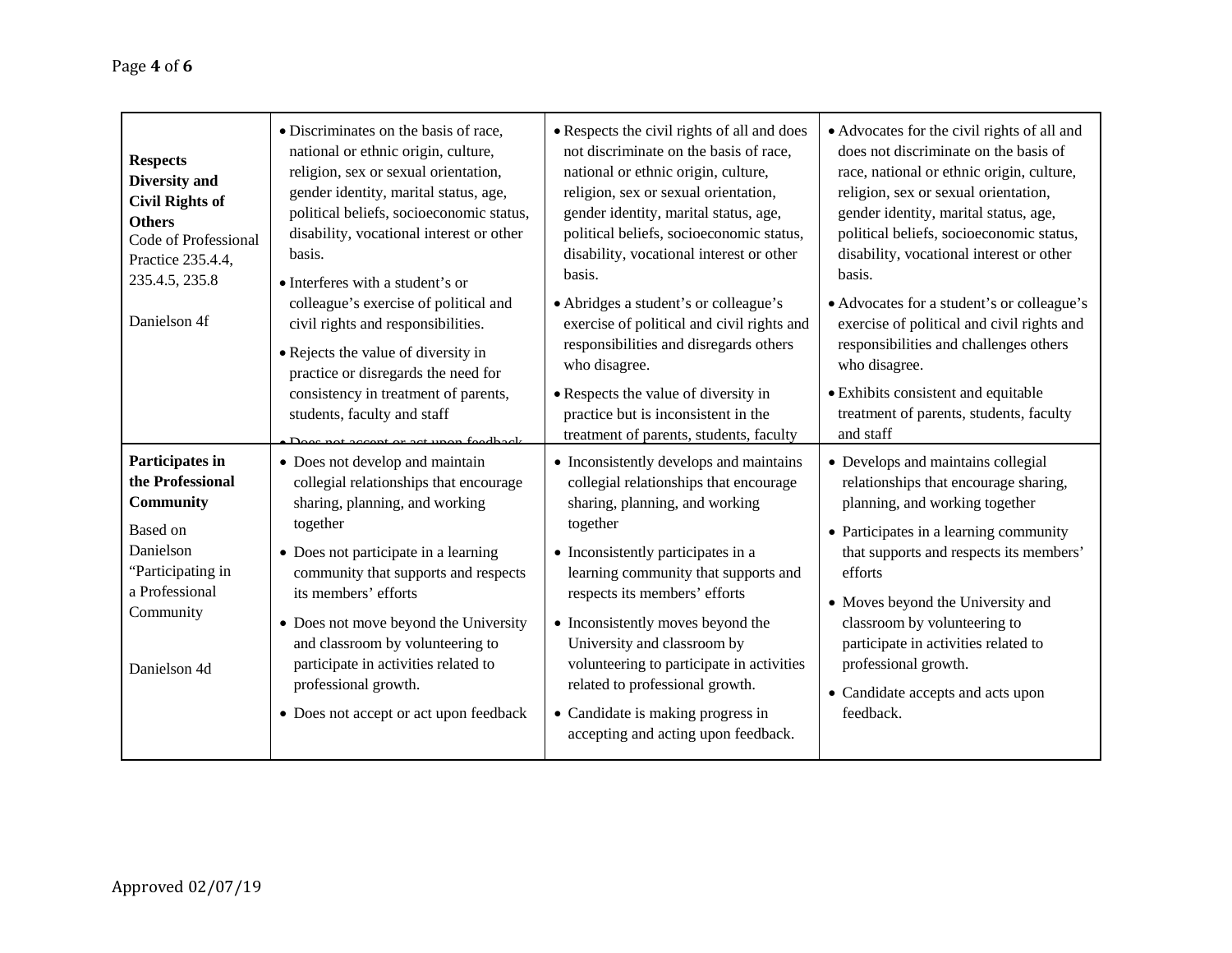| <b>Demonstrates</b><br><b>Professional</b><br><b>Relationships</b><br>with Students<br>Danielson 2a, 2b,<br>2d, 3a, 4f                                                        | • Does not maintain confidentiality of<br>students with regard to areas related<br>to, but not limited to: curriculum;<br>exceptionality status; demographic<br>information; assessment; citizenship<br>status:<br>• Does not uses content, curricular<br>activities, and communication to foster<br>healthy relationships with and among<br>students.<br>• Does not follow procedures related to<br>mandated reporting.<br>• Does not maintain appropriate and<br>professional boundaries with students<br>in communication, on social media,<br>and in the larger community.<br>• Does not accept or act upon feedback | • Inconsistently maintains<br>confidentiality of students with regard<br>to areas related to, but not limited to:<br>curriculum; exceptionality status;<br>demographic information; assessment;<br>citizenship status;<br>• Inconsistently uses content, curricular<br>activities, and communication to foster<br>healthy relationships with and among<br>students.<br>• Follows procedures related to<br>mandated reporting.<br>• Maintains appropriate and<br>professional boundaries with students<br>in communication, on social media,<br>and in the larger community.<br>• Candidate is making progress in<br>accepting and acting upon feedback. | • Maintains confidentiality of students<br>with regard to areas related to, but not<br>limited to: curriculum; exceptionality<br>status; demographic information;<br>assessment; citizenship status;<br>• Uses content, curricular activities, and<br>communication to foster healthy<br>relationships with and among students.<br>• Follows procedures related to mandated<br>reporting.<br>• Maintains appropriate and professional<br>boundaries with students in<br>communication, on social media, and in<br>the larger community.<br>• Candidate accepts and acts upon<br>feedback. |
|-------------------------------------------------------------------------------------------------------------------------------------------------------------------------------|--------------------------------------------------------------------------------------------------------------------------------------------------------------------------------------------------------------------------------------------------------------------------------------------------------------------------------------------------------------------------------------------------------------------------------------------------------------------------------------------------------------------------------------------------------------------------------------------------------------------------|---------------------------------------------------------------------------------------------------------------------------------------------------------------------------------------------------------------------------------------------------------------------------------------------------------------------------------------------------------------------------------------------------------------------------------------------------------------------------------------------------------------------------------------------------------------------------------------------------------------------------------------------------------|-------------------------------------------------------------------------------------------------------------------------------------------------------------------------------------------------------------------------------------------------------------------------------------------------------------------------------------------------------------------------------------------------------------------------------------------------------------------------------------------------------------------------------------------------------------------------------------------|
| <b>Demonstrates</b><br><b>Commitment</b><br>to Becoming a<br><b>Professional</b><br>Based on<br>Danielson<br>"Participating in<br>a Professional<br>Community<br>Danielson 4d | • Demonstrates poor commitment to<br>education, or ability to take on<br>responsibilities.<br>• Disregards the norms of the school<br>and university in terms of<br>timeliness, dress, grooming, and<br>engagement with work<br>• Does not accept or act upon<br>feedback                                                                                                                                                                                                                                                                                                                                                | • Demonstrates inconsistent<br>commitment to education and is a<br>inconsistently takes on and fulfills<br>responsibilities<br>• Follows the norms of the school<br>and university in terms of<br>timeliness, dress, grooming, and<br>engagement with work<br>• Candidate is making progress in<br>accepting and acting upon                                                                                                                                                                                                                                                                                                                            | • Demonstrates full commitment to<br>education and is eager to take on and<br>fulfill responsibilities<br>• Follows the norms of the school and<br>university in terms of timeliness,<br>dress, grooming, and engagement<br>with work<br>• Candidate accepts and acts upon<br>feedback.                                                                                                                                                                                                                                                                                                   |